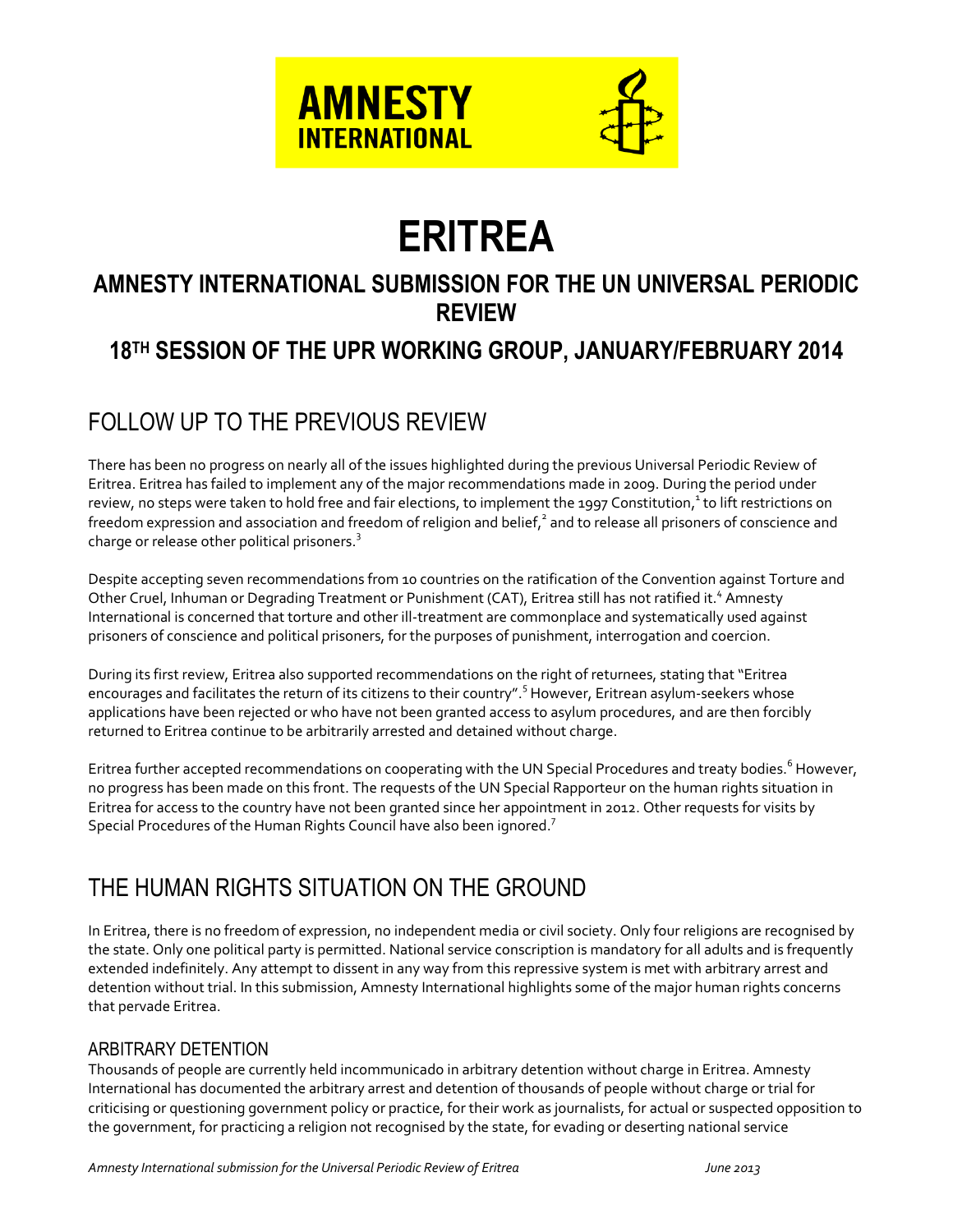conscription, for trying to flee the country (both those caught on the border and asylum-seekers forcibly returned from other countries) or in place of individuals who have fled the country. Amnesty International considers many of those detained to be prisoners of conscience. Hundreds of people, if not more, have been arbitrarily detained for nearly 20 years.

The due process rights of these detainees are systematically violated. Amnesty International believes that none of the many thousands of detainees arrested for any of the above reasons has ever been charged with a crime, tried or brought before a judge or judicial officer with the authority to review the legality of their detention. There is no independent judiciary in Eritrea and no way for a prisoner or their family to legally appeal against arbitrary detention.

Many government critics and suspected opponents of the government, journalists, pastors of banned churches, conscientious objectors to military service and others have been arrested and held indefinitely incommunicado without any contact with the outside world in secret detention.<sup>8</sup> In countless of these cases, the detention amounts to enforced disappearance – the authorities have refused to confirm the arrests, or have concealed the whereabouts or fate of the disappeared person, placing them outside the protection of the law. In a number of cases the government has also refused to confirm or deny unofficial reports of deaths in custody.

The significant majority, if not all, of these arrests, violate Eritrea's obligations under international human rights law. The rights to freedom of opinion and expression, freedom of religion and belief, and freedom of movement are protected under the International Covenant on Civil and Political Rights (ICCPR), and the International Covenant on Economic, Social and Cultural Rights (ICESCR), to both of which Eritrea is a state party.

Examples of cases of arbitrary arrests and detention without charge during the period under review include:

- In February and March 2011, four journalists working for the government-controlled radio *Dimtsi Hafash* were arrested: Nebiel Edris, Ahmed Usman, Mohamed Osman, and Eyob Kessete. No reason was given for their arrests and they have not been charged with a crime or brought before a court, or provided with access to a lawyer or their families. They are believed to be held incommunicado in an unknown location.
- In April 2012, nine Jehovah's Witnesses were arbitrarily arrested and detained for preaching at a funeral. They are reportedly detained in Me'eter camp and Keren police station. One of them, Redae Hagos, is reported to be 85 years old.

In addition to cases of arbitrary arrest during the period under review, thousands of people remained arbitrarily detained from previous years; many hundreds of them for well over a decade. The longest known case is that of Mohamed Meranet, a judge who has been arbitrarily detained since 1991 for suspected opposition to the government.

#### PRISONS AND DETENTION CONDITIONS

Detention conditions in Eritrea violate international law. Amnesty International considers that conditions of detention in Eritrea amount to cruel, inhuman or degrading treatment. Cells and other confinement spaces are generally severely overcrowded, damp and unhygienic. Provisions of food, water and sanitation are inadequate. Numerous detention centres use underground cells or metal shipping containers as cells. Many of these detention centres are in desert locations, meaning that those held in cells underground or constructed of metal experience extreme heat during the day and extreme cold during the nights. Underground cells and shipping containers are usually unventilated and the prisoners have only severely restricted access to daylight. The cells have no sanitation facilities and prisoners are only allowed out for very short periods for toilet purposes, once or twice a day, according to numerous testimonies from former detainees. These conditions are exacerbated by overcrowding.

Detainees in a number of prison camps are forced to do hard labour as part of their punishment. Former detainees told Amnesty International that they were forced to work as agricultural labourers, for example in Mai Edaga and Wi'a camps; breaking stones for road building, for example at Alla camp; and as construction workers in a number of locations, including Dahlak Kebir island.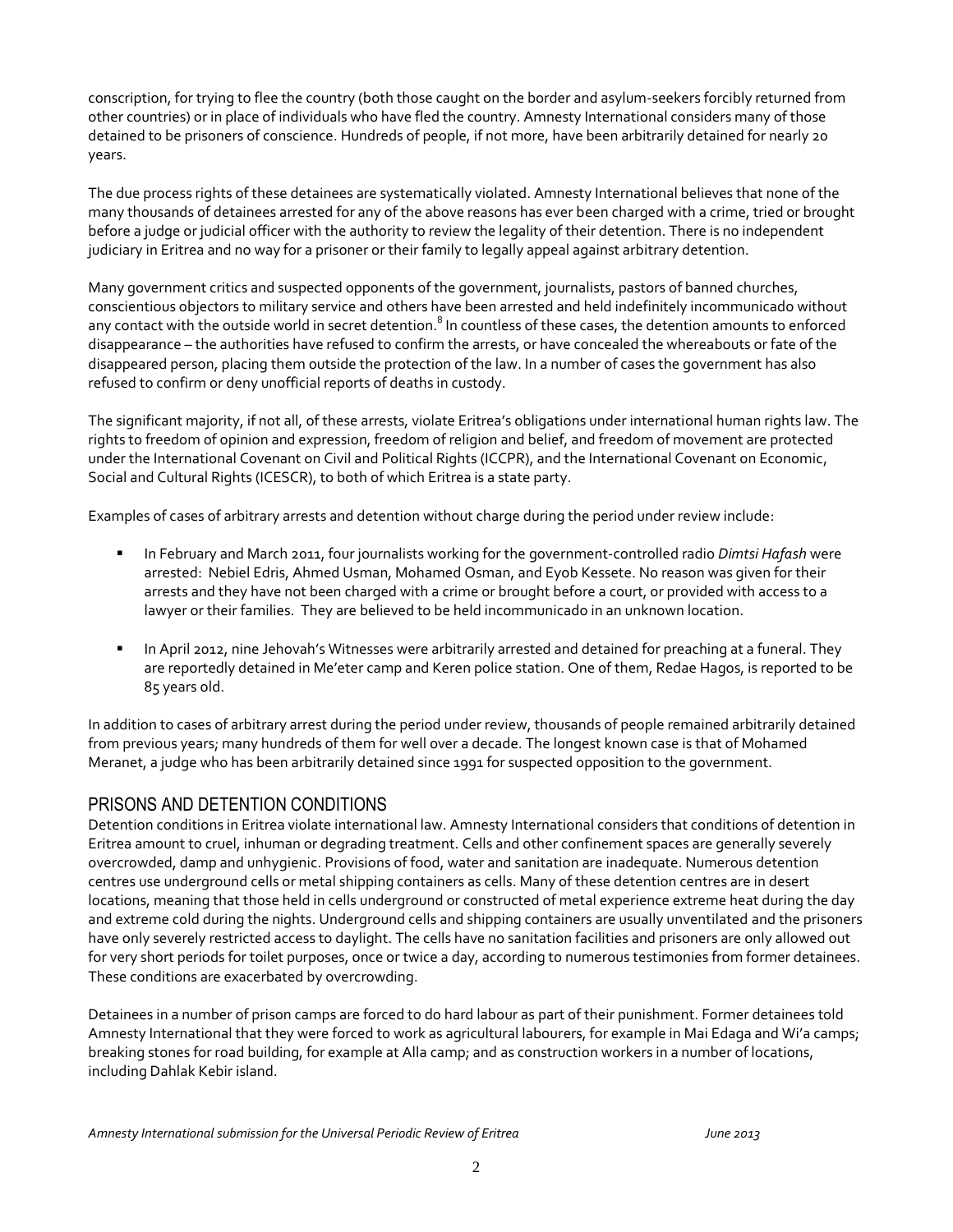While the ICCPR states that the prohibition on forced labour does not preclude hard labour imposed as punishment for a crime in pursuance of a sentence imposed by a competent court,<sup>9</sup> this exception does not apply where detainees are arbitrarily detained without trial and with no judicial oversight of detention, and punishments are not imposed as part of a sentence by an independent and impartial court. The requirement for prisoners in Eritrea to carry out forced labour as a punishment, like the detention itself, violates international law.<sup>10</sup>

Torture and other ill-treatment are commonplace, used for the purposes of punishment, for example of government critics, dissenters and draft evaders, for failure to perform duties during national service, insubordination, or as punishment for the escape of another prisoner; for interrogation, for example, people who attempted to flee the country are tortured to extract information on who assisted them; and for coercion – adherents of religions not recognised by the state have reported that they were tortured to force them to recant their religion. Common methods of torture and other ill-treatment include prisoners being tied with ropes in painful positions for extended periods, being beaten with sticks, whipped with electric wires, being forced to walk on sharp objects barefoot or to roll on the ground over sharp stones or rough terrain.

## FREEDOM OF EXPRESSION

The Eritrean government continues to use arbitrary detention to silence anyone who holds a dissenting opinion, criticises the government or is suspected of opposition to the government. People that are arbitrarily detained for actual or suspected opposition to the government include politicians, journalists, artists, merchants, employees of the UN, foreign non-governmental organisations and foreign embassies, members of regional and national authorities.

The entire private press was suspended in 2001, and 10 leading journalists were arrested, who to date remain in arbitrary detention without charge. Since that time there has been no independent media in the country. Nevertheless, journalists employed by state radio and television media continue to be arrested for any suspicion of criticism of the government, and arbitrarily detained without charge. Many of the journalists arrested since 2001 are also held indefinitely, incommunicado without any contact with the outside world in secret detention.

Examples of cases of arbitrary arrest for the exercise of the right to freedom of expression during the period under review include:

- On 22 February 2009 the entire staff of *Radio Bana* a station broadcasting educational programmes under the sponsorship of the Ministry of Education – were reportedly arrested. Of the 50 or so people arrested, most were quickly released. However, an unknown number, but believed to be at least 12 remain in arbitrary detention at time of writing. The reason for the arrests is unknown. None of the detained journalists has been charged a recognizable criminal offence or brought to a court. Their families have not been informed of their whereabouts.
- Senay Kifleyasus, a prominent businessman and the husband of the current Minister of Tourism was arrested in October 2011. His arrest is believed to be in relation to an un-redacted Wikileaks cable, in which he was reported to have criticised President Isaias' "disastrous governance of the country".<sup>11</sup> According to available information Senay has not been brought before a court or charged with a crime.

#### MILITARY CONSCRIPTION

In Eritrea, national service was declared mandatory for men and women between the ages of 18 and 50, under the Proclamation of National Service (No. 82/1995). The initial national service period is 18 months long, generally consisting of six months' military service followed by 12 months' deployment in military or government service. However, this period is frequently extended indefinitely. Much of the adult population of Eritrea is currently engaged in mandatory national service; many of them have been conscripted for over ten years.

There is no exemption from military service for conscientious objectors.<sup>12</sup> Women with children are reportedly exempt from military service, but are required to undertake various duties in the civil sector within the framework of national service. However this unwritten policy, as with all aspects of written and unwritten national service policy, appears to be arbitrarily implemented.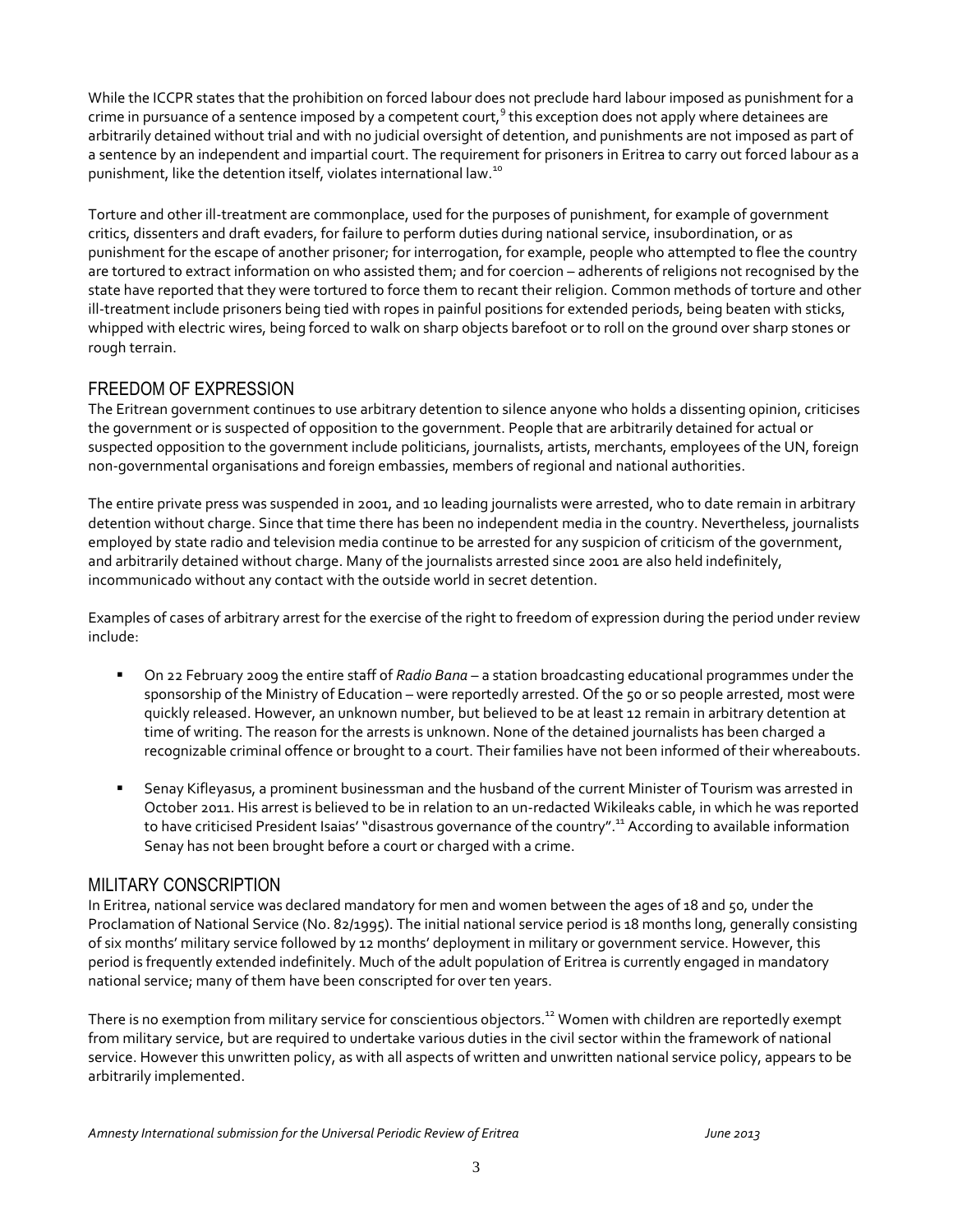Within the national service framework conscripts are assigned to a wide variety of roles - from agricultural labour to roles in the military administrative infrastructure, without any choice as to the nature of the work they are assigned to. The basic level national service salary is 450 Nakfa (approximately 30US\$) per month, which is widely reported to be insufficient to meet the basic needs of conscripts and their families.

The system of indefinite, involuntary conscription imposed in Eritrea amounts to forced labour and a violation of human rights.<sup>33</sup> Furthermore, it provides a context for other human rights violations, including the violent methods used to enforce conscription, the lack of any recognition of a right to conscientious objection, detention without charge or trial of those who evade or desert, and the detention of and reprisals against the family members of those who evade military service.

Because of the violations inherent in the framework of national service, as well as the indefinite nature of conscription precluding other economic or educational opportunities, a large number of Eritreans have tried to avoid conscription by going into hiding or fleeing the country. There is also a high rate of desertion from national service.

The usual punishment for evading or deserting national service is arrest and detention without charge or trial. Amnesty International has also received information of cases in which people were arrested on the suspicion that they were intending to desert. Many thousands of draft evaders and deserters have been detained without charge or trial since 1995. Detention periods for people detained on these bases vary. In many cases, individuals arbitrarily arrested for avoiding or deserting national service conscription are detained for periods of one to two years. Detention lengths are arbitrarily decided, with no basis in law.

When caught, draft evaders and deserters have been subjected to torture and other ill-treatment, including brutal beatings and being tied in contorted positions, as punishment. The families of draft evaders and deserters are subject to fines or arrest and detention in reprisal for the flight of a family member<sup>1</sup>

## CHILD SOLDIERS

Eritrea is party to the Optional Protocol to the Convention on the Rights of the Child on the involvement of children in armed conflict, and upon ratification Eritrea made the specific declaration that "the minimum age for the recruitment of persons into the armed forces is eighteen years."<sup>14</sup> However, all schoolchildren are required to complete their final year of schooling (grade 12) at Sawa military training camp, where military training is conducted alongside schoolwork. The emphasis of this year is significantly weighted towards the military training and it is consistently reported that the education provided is of very poor quality. This system effectively involves the conscription of children into the military, and is therefore in violation of the Optional Protocol to the Convention on the Rights of the Child on the involvement of children in armed conflict. Amnesty International has received a number of reports of children of 15 and 16 years old being conscripted through this system. A number of children aged between 15 and 17 are also reported to have been caught in national service 'round-ups'– when the authorities sporadically go around houses, offices and shops searching for people of national service age who appear to be avoiding conscription and take them to Sawa military training camp.

## RECOMMENDATIONS FOR ACTION BY THE STATE UNDER REVIEW

#### **Amnesty International calls on the government of Eritrea to:**

#### *Arrest and detention*

- Bring an immediate end to the unlawful practices of arbitrary detention without charge or trial, incommunicado detention without access to the outside world, and detention in secret detention centres;
- Immediately and unconditionally release all prisoners of conscience those detained because of their peaceful exercise of their rights to freedom of expression or freedom of thought, conscience, religion or belief, including because of their peaceful opposition to the government, or because of their identity as a family member of someone who has refused conscription or fled the country;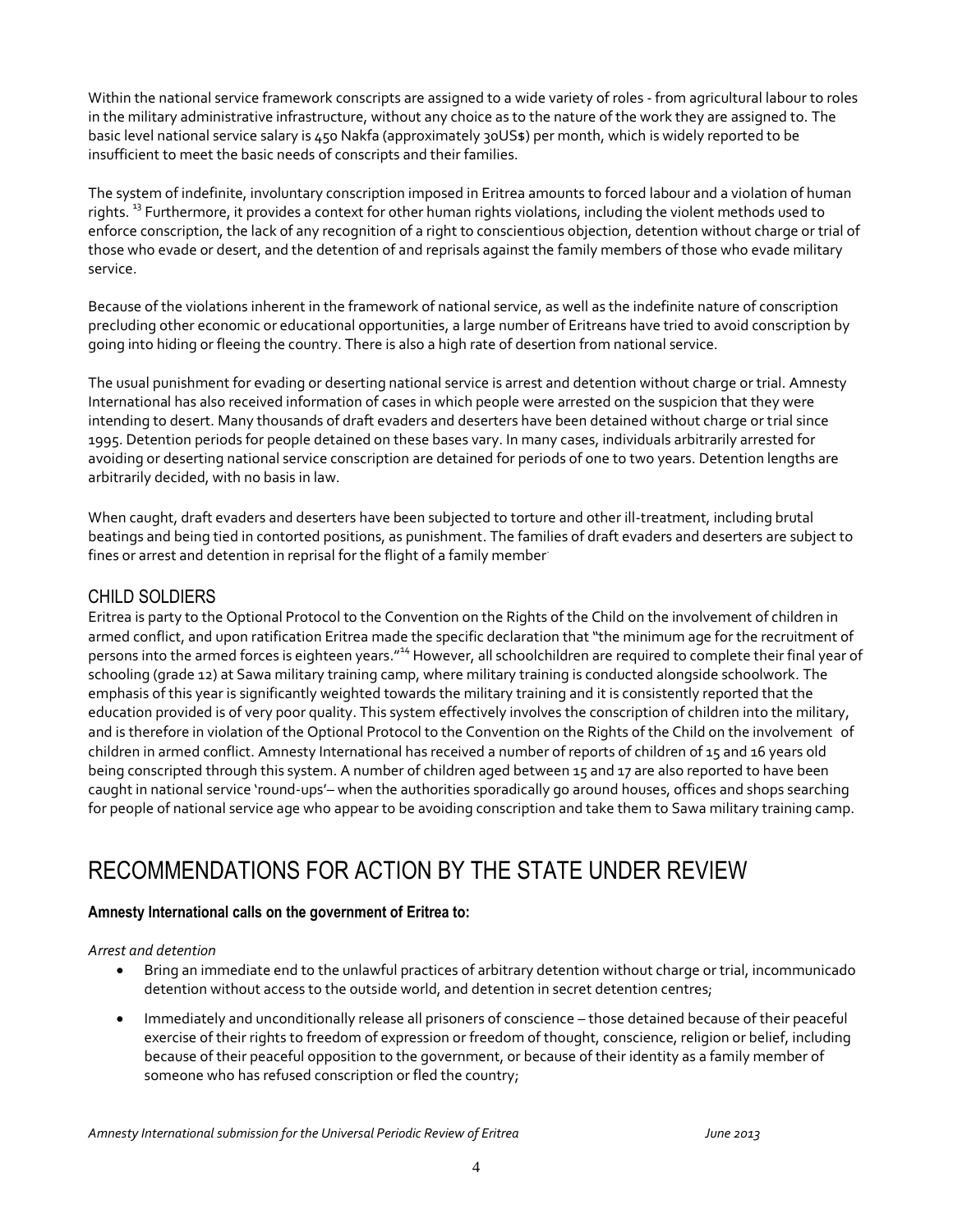- Ensure that any detainee suspected of a recognizable criminal offence is promptly charged and tried within a reasonable time in a fair and public trial which complies with international fair trial standards; where such proceedings do not take place within a reasonable time detainees should be released pending trial, in particular those who have to date been detained for a prolonged period without charge;
- Immediately provide detainees' families with information on their whereabouts and fate, including their current health status or official confirmation of any death in custody. In the latter case there must be an independent and impartial investigation into the death in order to establish the facts with a view to ensuring that those responsible are held accountable, with the families afforded reparation, including compensation;
- Ensure that anyone who is detained:
	- is able without delay to inform, or have the authorities notify, their family or another third party of their detention, including information on the place of detention, and any transfers;
	- is given prompt access to family members, including the right to receive visits, and to a lawyer of their choice, with whom they must be able to communicate in private, and to medical care;
	- is brought promptly before a judicial or other authority whose status and tenure afford the strongest possible guarantees of competence, impartiality and independence, and is able to challenge the lawfulness of their detention before a court at the outset or at any time thereafter and to have the lawfulness of their detention reviewed by a court or other authority at reasonable intervals.

#### *Restrictions on freedom of expression and association*

 Respect and promote the right to freedom of expression, peaceful assembly and association, including by representatives of political parties, media and civil society groups, as set out in international and regional human rights treaties to which Eritrea is a party, in particular the International Covenant on Civil and Political Rights.

#### *Conscription for national service*

 $\overline{a}$ 

- Make provision for conscientious objection to military service;
- Bring an end to practices amounting to forced labour within the context of indefinite conscription for national service;
- End the policy of children undertaking the final year of schooling at Sawa military camp, a system that effectively involves the conscription of children into the military; ensure that no-one under the age of 18 years is conscripted.

<sup>&</sup>lt;sup>1</sup> Human Rights Council. *Report of the Working Group on the Universal Periodic Review of Eritrea, A/HRC/13/2, Paras 79.15-79.19* (Australia, Canada, Slovakia, Spain, Slovenia)

 $^2$  A/HRC/13/2, Paras 79.89 to 79.98 (Australia, Netherlands, Austria, Ireland, Chile, Sweden, Canada, Brazil, Norway)

<sup>&</sup>lt;sup>3</sup> A/HRC/13/2, Paras. 79.77 – 79.80 (Canada), 79.82 (Switzerland), 79.95 (Sweden), 79.97 to 79.99 (Brazil, Norway, United Kingdom)

<sup>&</sup>lt;sup>4</sup> A/HRC/13/2, Paras.79.1 (Mexico), 79.2 (Azerbaijan), 79.3 (Poland, Turkey, Austria, Norway), 79.4 (Netherland), 79.8 (Spain), 79.12 (Chile), 79.13 (Switzerland). Eritrea accepted these recommendations stating that "these recommendations are consistent with Eritrea's laws. Article 417 of the Transitional Penal Code treats torture as a criminal offence". However, this statement is not a clear and sufficient acceptance of the recommendation. See: A/HRC/13/2/Add.1

<sup>&</sup>lt;sup>5</sup> A/HRC/13/2/Add.1, Para. 33, The rights of returnees

 $^6$  A/HRC/13/2, Paras. 79.24 to 79.32 (Brazil, Netherlands, Turkey, Chile, Spain, Ireland, Azerbaijan, Latvia, Norway). The government of Eritrea accepted these recommendations. See: A/HRC/13/2/Add.1 Paras. 15 and 16.

 $7$  UN Special procedures have not been granted country visits by the Eritrean authorities despite several requests. These include the Special Rapporteur on the promotion and protection of the right to freedom of opinion and expression (invitation requested in 2003,